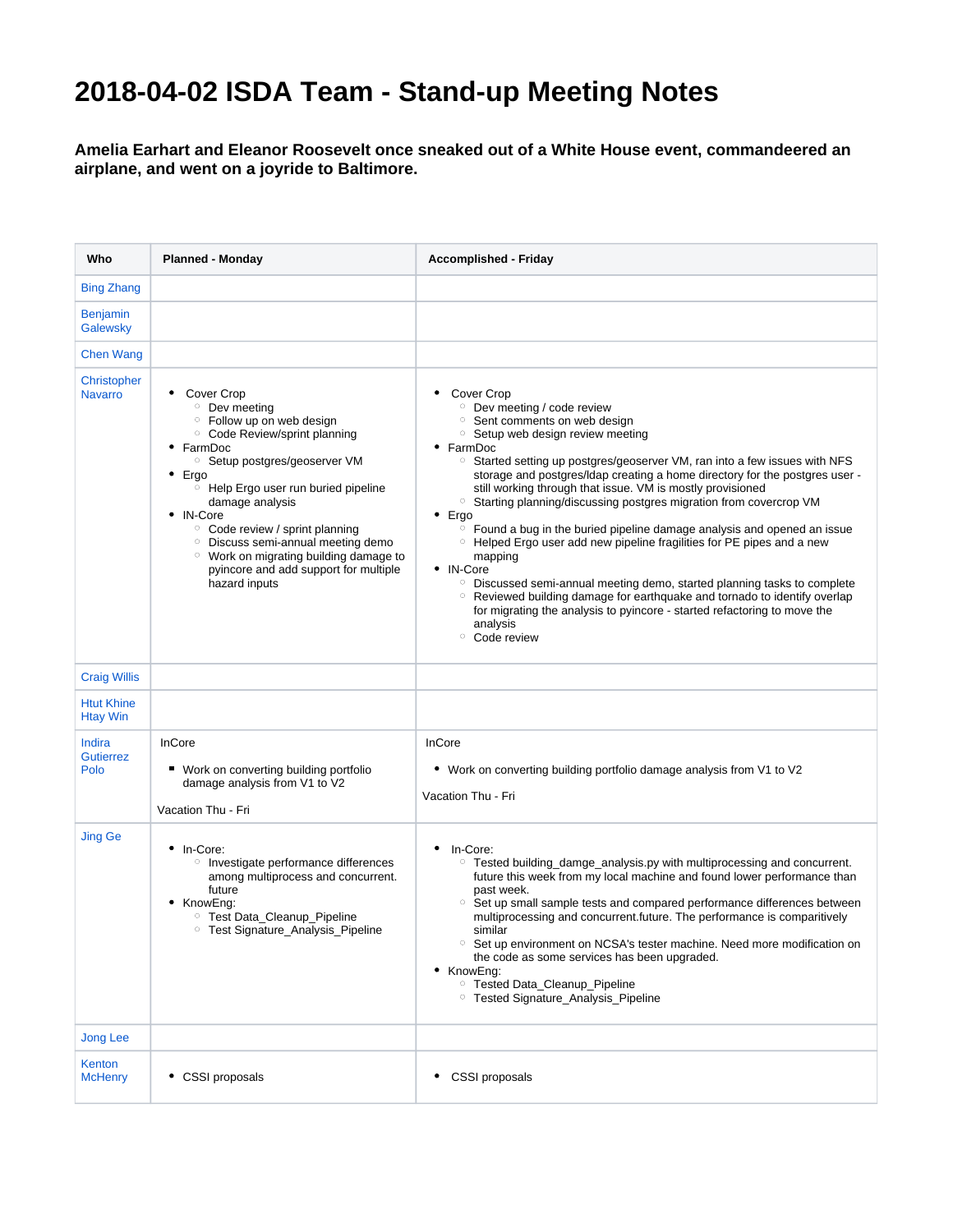| Luigi Marini                      | • CSSI proposal writing<br>• Clowder refactoring and documentation<br>NCSA software group presentation on<br>Clowder<br>Pull requests                                                                                                            | CSSI proposal writing<br>Clowder updates to documentation<br>Clowder pull request<br>NCSA software group presentation on Clowder<br>Syngenta pull requests and meetings on how to use Clowder                                                                                                                                                                    |
|-----------------------------------|--------------------------------------------------------------------------------------------------------------------------------------------------------------------------------------------------------------------------------------------------|------------------------------------------------------------------------------------------------------------------------------------------------------------------------------------------------------------------------------------------------------------------------------------------------------------------------------------------------------------------|
| <b>Marcus</b><br><b>Slavenas</b>  |                                                                                                                                                                                                                                                  |                                                                                                                                                                                                                                                                                                                                                                  |
| <b>Maxwell</b><br><b>Burnette</b> | finish pyClowder2 client pull request<br>laser3d conversion tests on 2017<br>examples for comparison<br>globus transfer authentication problem w/<br>JD<br>alternate CF units conversion for irrigation<br>extractor<br>clean up notes for leave | • https://opensource.ncsa.illinois.edu/bitbucket/projects/CATS/repos/pyclowder2<br>/pull-requests/63/overview PyClowder2 PR<br>laser3D conversion tests & implementation of conversion to lat/lon from scanner<br>coordinate system<br>globus transfers back up and running<br>irrigation extractor CF units implemented, extractor deployed and all data re-run |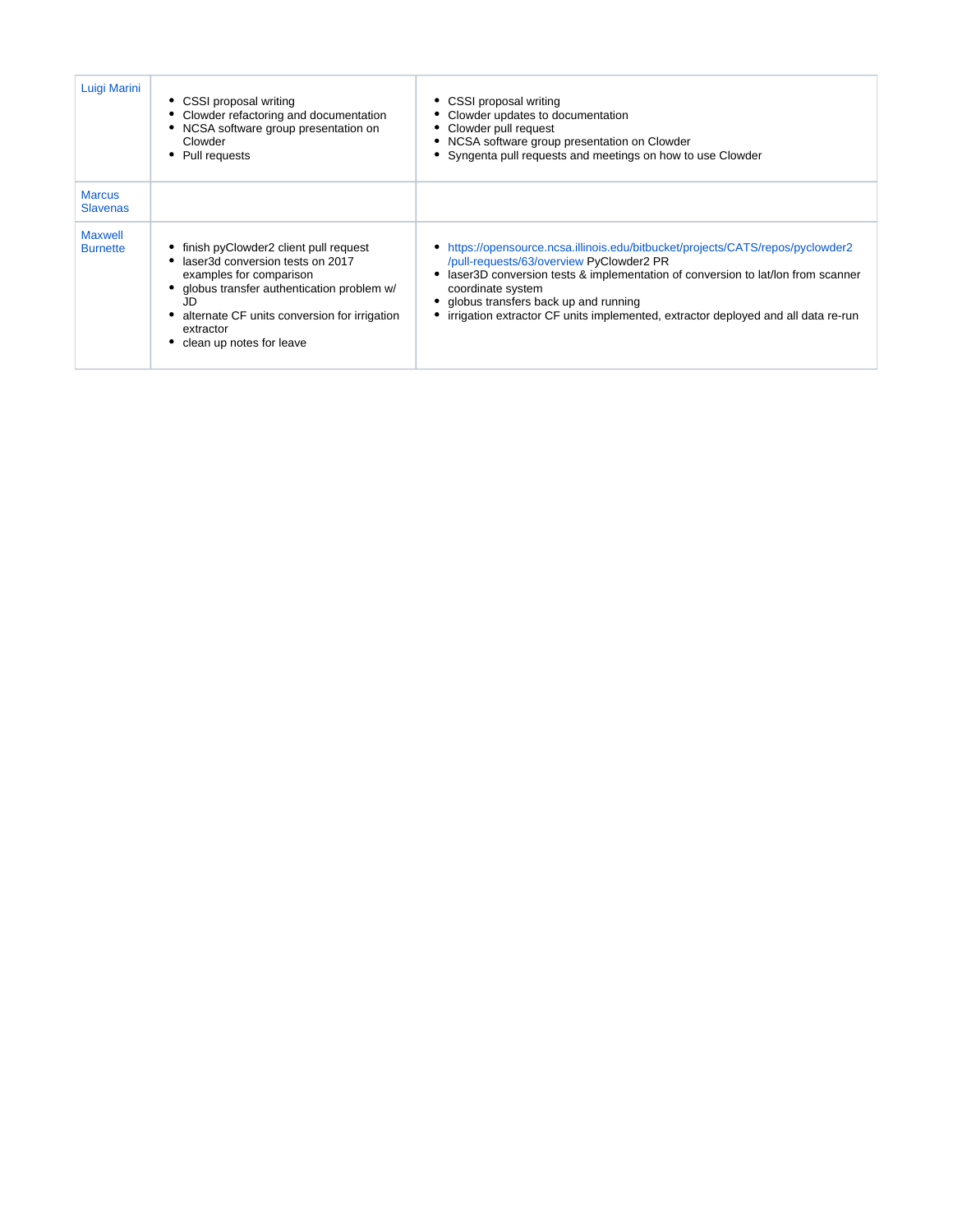